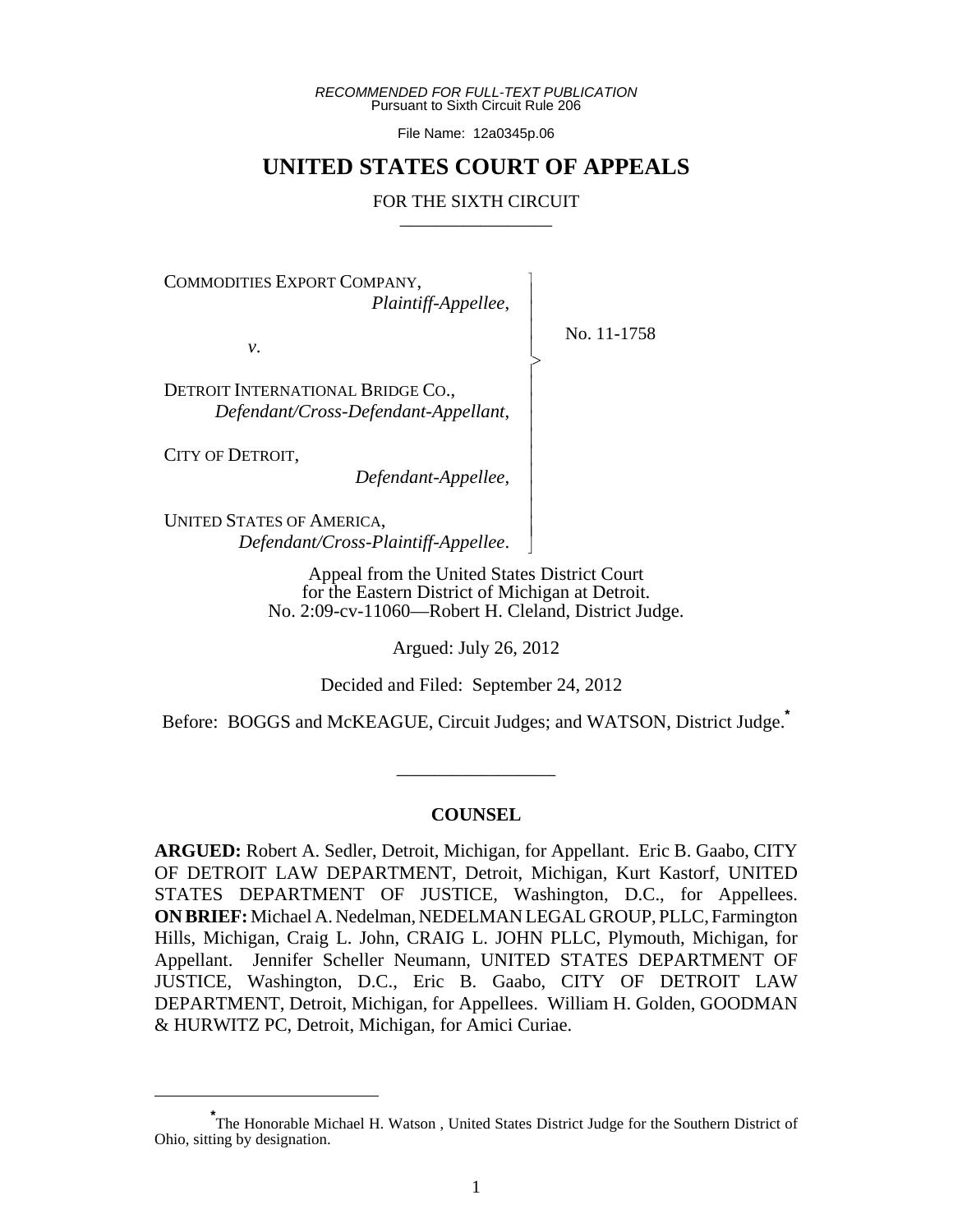# **OPINION \_\_\_\_\_\_\_\_\_\_\_\_\_\_\_\_\_**

**\_\_\_\_\_\_\_\_\_\_\_\_\_\_\_\_\_**

BOGGS, Circuit Judge. The Michigan Supreme Court, in a unanimous 2008 decision, held that the Detroit International Bridge Company was immune from the City of Detroit's zoning ordinances because it was a federal instrumentality for the limited purpose of facilitating commerce over the Ambassador Bridge, which connects Detroit, Michigan to Ontario, Canada. The United States was not a party to this Michigan litigation. Less than one year later, Commodities Export Company, which owned property near the Ambassador Bridge, filed suit against the City of Detroit and the United States. It alleged that the Bridge Company had unilaterally condemned roads around its property, cutting off the land and effecting a regulatory taking. It claimed that the City was liable for failing to enforce its own ordinances and demanded that the United States take a position on the Bridge Company's federal-instrumentality status and control the Bridge Company's actions. Although not originally a party, the Bridge Company eventually intervened. The United States cross-claimed against the Bridge Company, alleging that it had misappropriated the title of "federal instrumentality." The district court granted summary judgment for the United States. After the district court dismissed Commodities Export's claims, the Bridge Company appealed. For the reasons that follow, we affirm.

I

In 1921, Congress gave the Detroit International Bridge Company's predecessor, the American Transit Company, permission to build and operate what would become the Ambassador Bridge. Pub. L. No. 66-395, 41 Stat. 1439 (1921). The bridge spans the Detroit River between Detroit, Michigan and Ontario, Canada. The Bridge Company is a private, for-profit corporation, incorporated under Michigan law.

According to DIBC, the Ambassador Bridge is "the busiest commercial border crossing in North America," accounting for 26% to 30% of "all land trade between the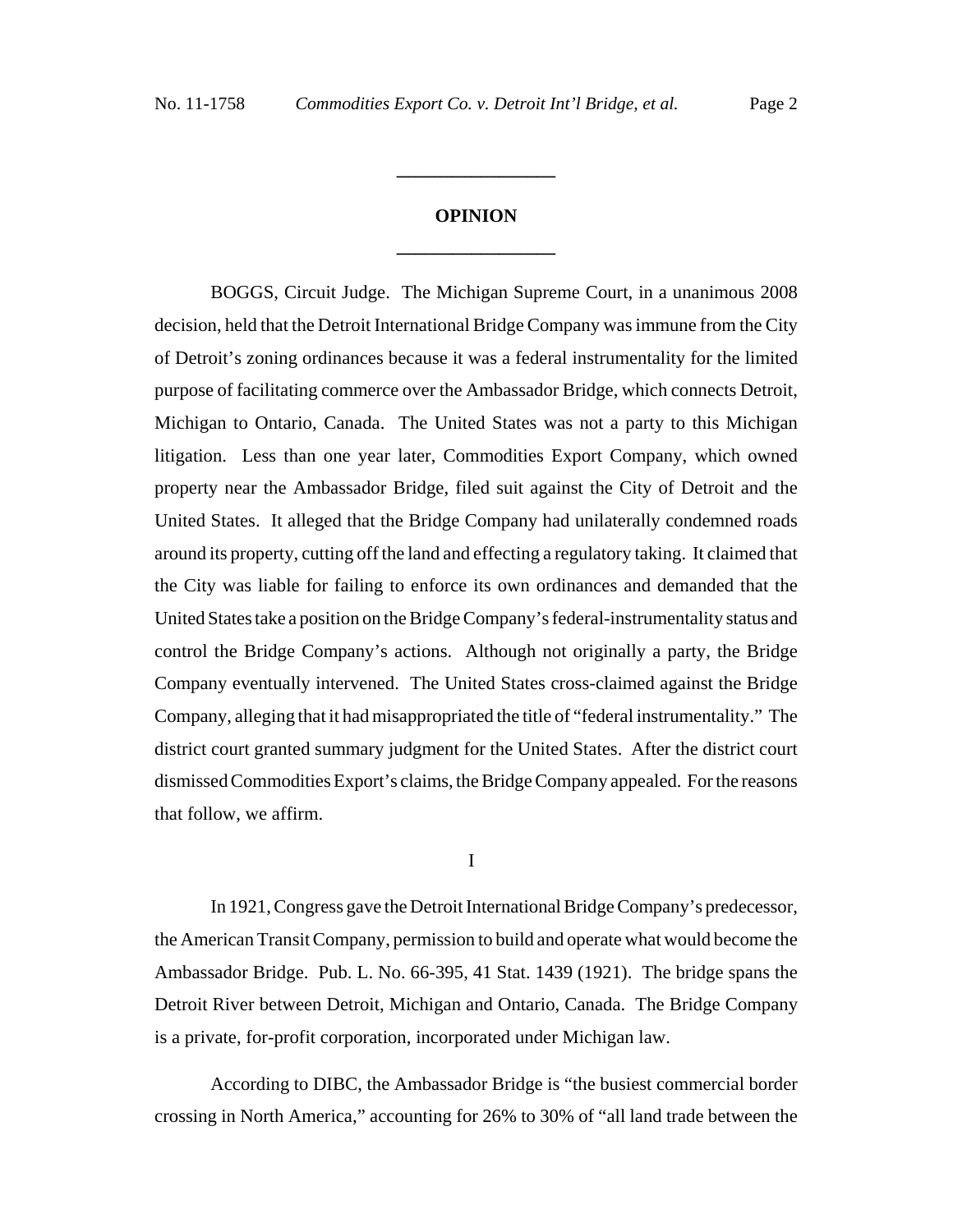United States and Canada." Vehicles arriving from Canada enter an enclosed compound, where federal authorities conduct border inspections. Bridge Company employees collect tolls inside of the inspection compound but must account for their presence at all times and check out with customs officials before leaving. Aside from operating the inspection compound, the federal government has no day-to-day involvement in the Bridge Company's operations. Congress did not create the Bridge Company in the first instance, and the federal government has no right to appoint members to the Bridge Company's board or otherwise control the Bridge Company's day-to-day actions.

In the mid-1990s, the Bridge Company began working with the Michigan Department of Transportation on the "Ambassador Bridge/Gateway Project." The project had two goals: (1) to facilitate easier access to the interstate-highway system from the Ambassador Bridge; and (2) to improve the Ambassador Bridge border crossing and the transportation border infrastructure network in the area of the Ambassador Bridge. The Michigan Department of Transportation took primary responsibility for the project's first objective, conducting extensive highway renovations near the bridge.

In pursuit of the second objective, the Bridge Company sought, and eventually received, federal approval to build new toll plazas, a duty-free gas station, and a weighing station for trucks. Around the year 2000, the Bridge Company asked the City of Detroit for zoning variances that would allow it to complete these projects. The City denied the requests. The Bridge Company, flouting the City's decision, went forward. The City sued. After extensive state-court litigation, the Michigan Supreme Court held that the Bridge Company was "a federal instrumentality for the limited purpose of facilitating traffic over the Ambassador Bridge." *City of Detroit v. Ambassador Bridge Co.*, 748 N.W.2d 221, 223 (Mich. 2008). The Bridge Company was, therefore, "immune from the zoning regulation of the city of Detroit that would preclude construction projects furthering this limited federal purpose." *Ibid.* A Michigan trial court entered an injunction consistent with this holding, enjoining the City from "enforcing or implementing any ordinance, regulation, policy, practice, rule or procedure the purpose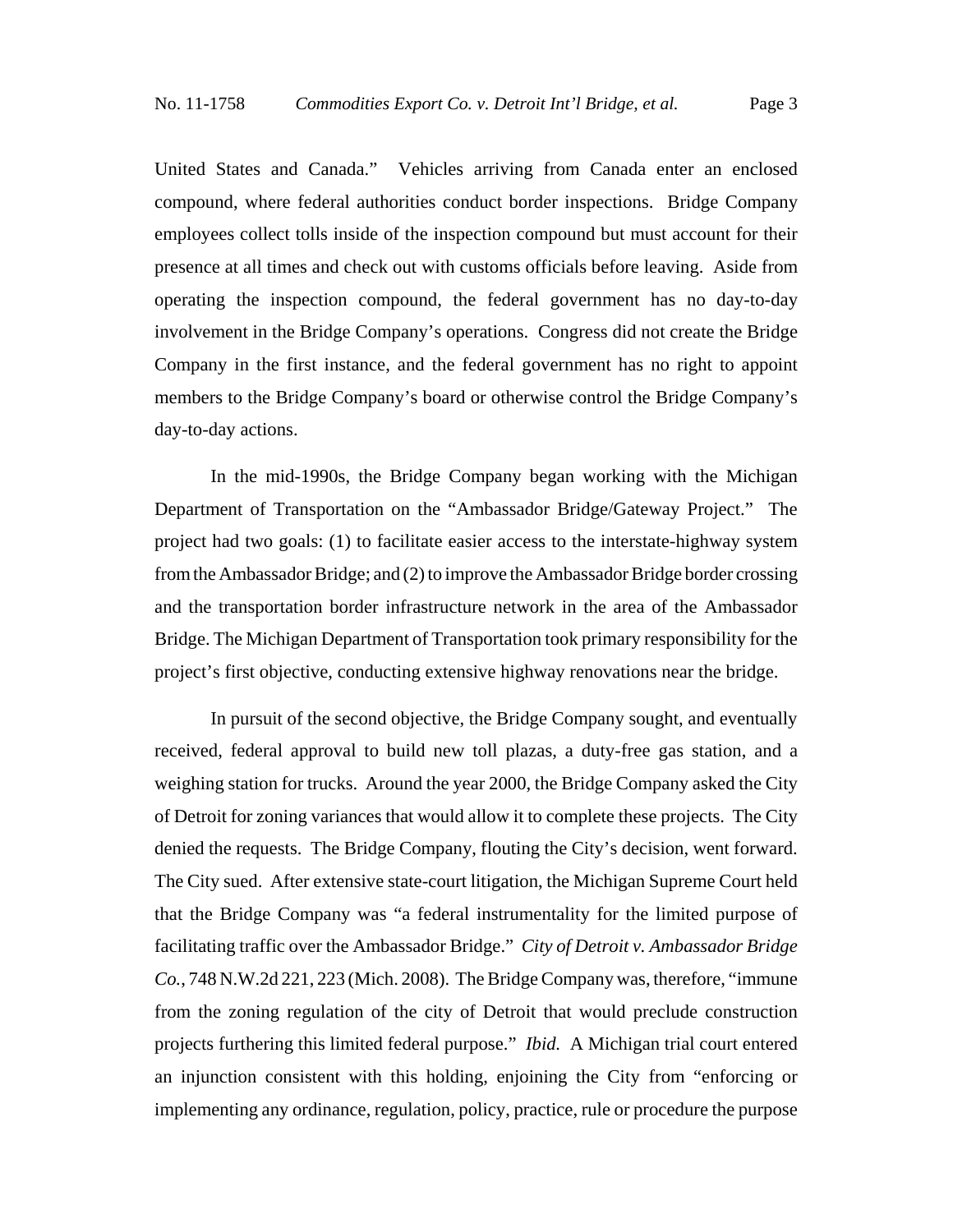or effect of which would directly inhibit the Detroit International Bridge Company . . . [from] conducting its activity as a federal instrumentality." Appellant's Br. at 10. The state trial court retained jurisdiction so that it could enforce its injunction.

Less than one year after the Michigan Supreme Court's decision, Commodities Export Company filed suit against the City of Detroit and the United States. The complaint,**<sup>1</sup>** in essence, alleged that the Bridge Company had effected a regulatory taking by unilaterally condemning, then closing, the only road that provided access to Commodities Export's property. According to the complaint, the City was liable because it failed to protect Commodities Export from the Bridge Company's actions. Commodities Export also argued that the United States was liable because it failed to control its instrumentality, the Bridge Company. The complaint asserted that Commodities Export was "entitled to the quiet and peaceful enjoyment of [its] property and is not required to surrender it to the Detroit International Bridge Company which Plaintiff here alleges is not a federal instrumentality," and noted that the "United States of America has yet to declare that the Detroit International Bridge Company is or is not its instrumentality." Finally, Commodities Export expressed concern that the Bridge Company's "use of its alleged status as a federal instrumentality . . . [would likely] caus[e] damage to Plaintiff until or unless the Defendant United States of America takes a position on this issue and the Court issues its declaratory judgment." The complaint, therefore, sought "a mandatory injunction requiring the Defendant City of Detroit to enforce its aforesaid ordinances," and "ask[ed] [the district court] to require the Defendant United States of America to declare that the Detroit International Bridge Company is, or is not [sic] its instrumentality . . . ."

Approximately five months after the case began, the district court set a briefing schedule and the Bridge Company then sought permission to participate as *amicus curiae*. The district court denied the request. More than two months later—and after Commodities Export moved for a permanent injunction and declaratory judgment—the Bridge Company sought, and ultimately received, permission to intervene as a

<sup>&</sup>lt;sup>1</sup> Commodities Export amended its complaint before the United States or the City could answer.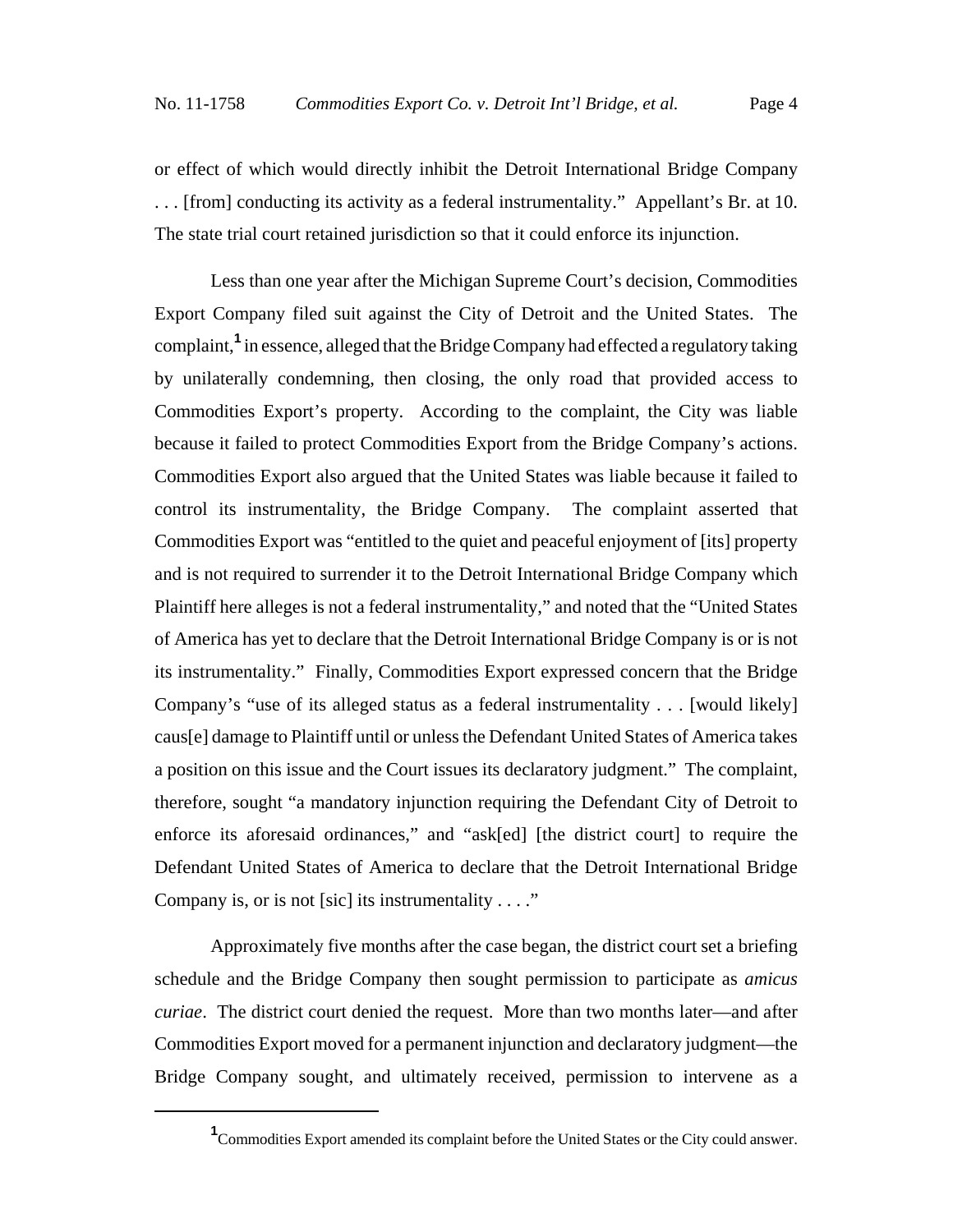defendant. The Bridge Company immediately filed an answer and asserted a number of affirmative defenses. It claimed that the United States was not a proper party, that the complaint did not vest the court with jurisdiction because there was no federal question, that comity, a number of abstention doctrines, and collateral estoppel counseled against the district court's entertaining the case, that the suit was the product of collusion between the City and Commodities Export, and that the court lacked personal jurisdiction over the United States.

Commodities Export filed a second amended complaint, adding the Bridge Company as a defendant and adding a number of new claims. The Bridge Company answered, re-asserting all of the affirmative defenses that it asserted in its initial answer.

The United States then filed the pleading that is relevant to this appeal—a crossclaim against the Bridge Company. It alleged that, despite the Bridge Company's contrary representations and the Michigan Supreme Court's contrary decision, the Bridge Company had "misappropriated the status of 'federal instrumentality' or socalled 'limited federal instrumentality.'" The Bridge Company, the United States claimed, "is not a federal instrumentality, of any kind, or any other type of arm, appendage, servant, or agent whatsoever of the United States," and thus its "representations that it is any kind of federal instrumentality are contrary to federal law." The United States, therefore, urged that the Bridge Company's "misfeasance or alleged misfeasance towards Commodities . . . is not properly attributable to the federal government," and sought declaratory and injunctive relief, barring the Bridge Company from claiming "that it is any kind of federal instrumentality or other arm or agent of the federal government."

On the same day, the United States also filed a motion for summary judgment on its claim as to the Bridge Company's federal-instrumentality status. It argued that the Bridge Company was not a federal instrumentality within the meaning of applicable Supreme Court and Sixth Circuit precedent and that the Michigan Supreme Court, in reaching its contrary conclusion, had misapplied federal law. The Bridge Company responded and then filed its own motion for summary judgment on the United States's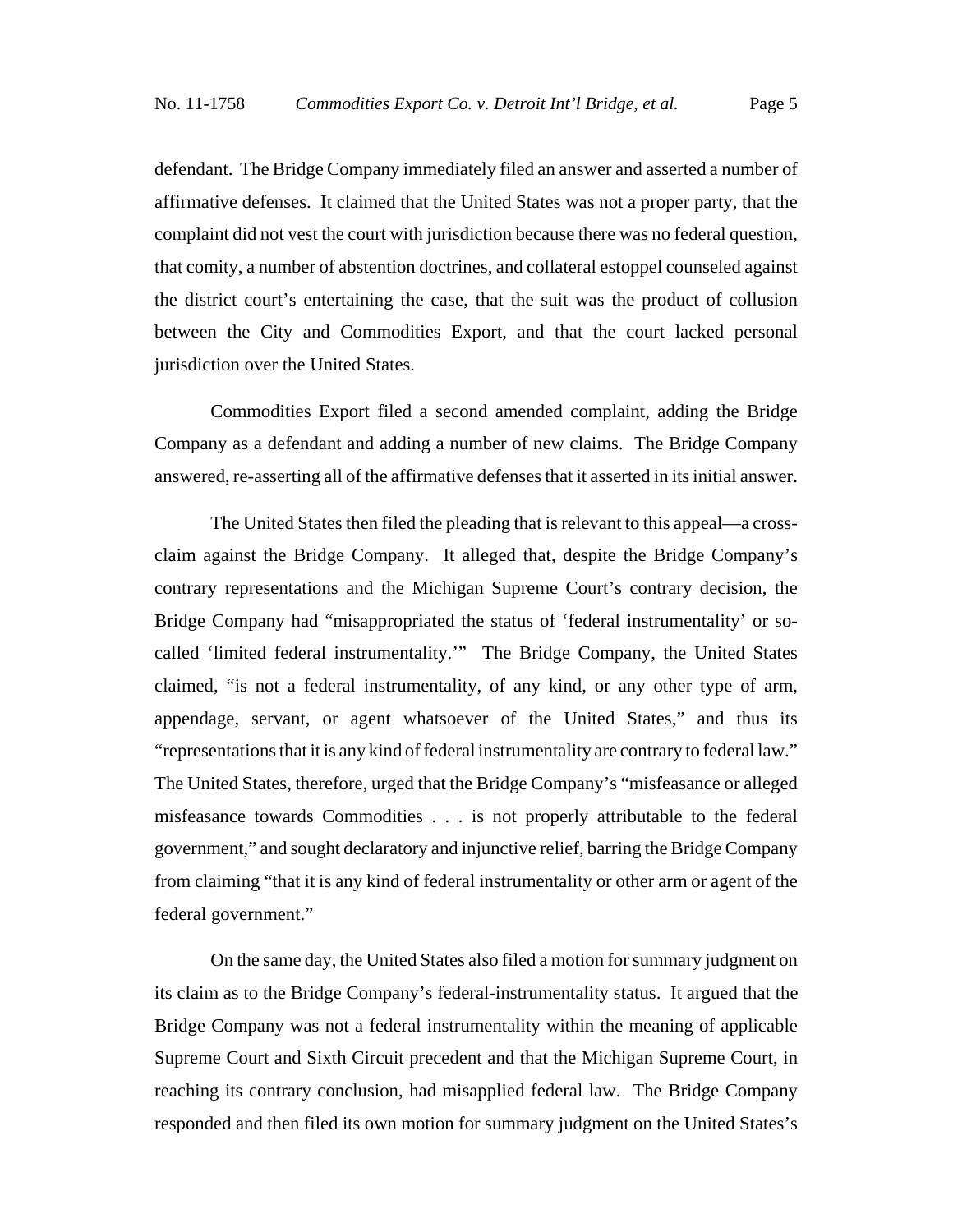cross-claim. In its summary-judgment motion, it argued that: (1) the district court lacked jurisdiction because there was no real controversy between the Bridge Company and the United States;<sup>2</sup> (2) because Commodities Export's complaint was deficient, the United States's cross-claim should be dismissed; (3) the cross-claim was an impermissible collateral attack on the Michigan Supreme Court's holding that the Bridge Company was a federal instrumentality; and (4) the district court should abstain under either the *Younger* doctrine or the *Rooker-Feldman* doctrine.

 After receiving responses from both parties and hearing oral argument, the district court denied the Bridge Company's motion and granted the motion of the United States. It reasoned, first, that there was a justiciable controversy because "in the event DIBC**<sup>3</sup>** is a federal instrumentality, DIBC's actions could expose the United States to liability. Specifically, as relates to this action," the court continued, "if DIBC's actions, taken as a purported federal instrumentality, resulted in an unlawful, uncompensated taking of Plaintiff's property, the United States could be held liable to Plaintiff."**<sup>4</sup>** The district court also rejected the Bridge Company's *Rooker-Feldman* and *Younger* arguments, noting that the doctrines did not apply because the United States was not a party or privy to the state-court litigation.<sup>5</sup> Proceeding to the United States's motion, the district court held that, under binding Sixth Circuit and Supreme Court precedent, the Bridge Company did not qualify as a federal instrumentality.

After denying the Bridge Company's motion for reconsideration, the district court entered judgment in favor of the federal government and issued a declaratory judgment and permanent injunction, which provided that the Bridge Company was not

**<sup>2</sup>**The Bridge Company pressed this argument in two different ways. First, it argued that the United States was liable only for its agents' actions, not its instrumentalities', and thus had no reason to seek relief. Second, it argued that, because Commodities Export's claim was deficient, only hypothetical facts were before the court.

**<sup>3</sup>** DIBC stands for "Detroit International Bridge Company."

<sup>&</sup>lt;sup>4</sup>The district court used the same logic to reject the Bridge Company's claim that the United States could be liable only for its agents' actions, not its instrumentalities'.

**<sup>5</sup>**<br>In a footnote, the district court explained: "to the extent DIBC relies on any theory of preclusion, the court finds such reliance misplaced."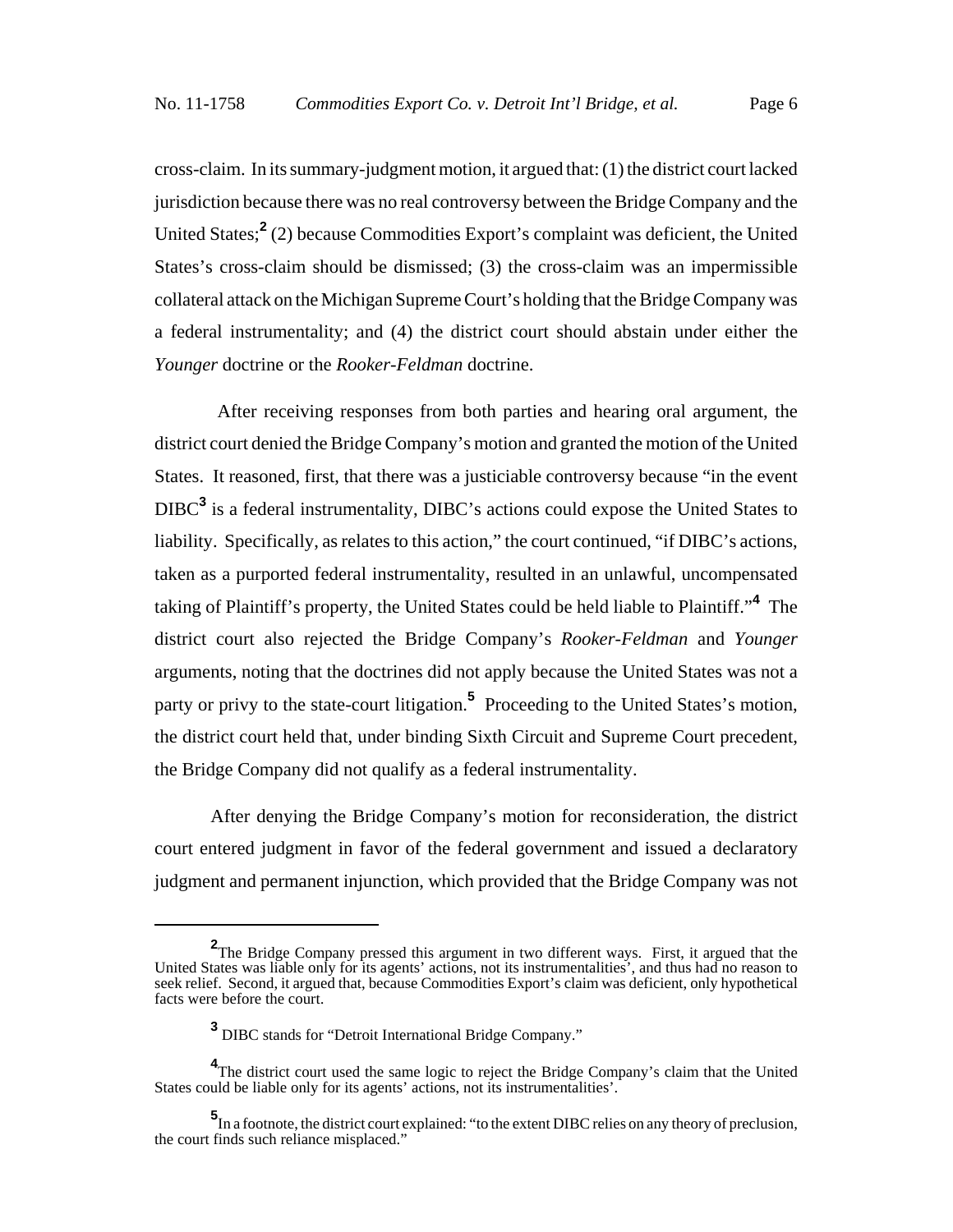a federal instrumentality, enjoined the Bridge Company "from appropriating the status of 'federal instrumentality,'" and ordered the Bridge Company "to cease and desist from representing that [it is] any kind of federal instrumentality or other arm, appendage, or agency of the federal government, in state court, federal court, or elsewhere."

Just over one month later, Commodities Export moved to dismiss all of its remaining claims voluntarily, citing a confidential settlement agreement with the Bridge Company. Commodities Export's proposed order of dismissal purported to vacate the court's federal-instrumentality ruling. Both the United States and the Bridge Company filed responses. The United States objected to the supposed vacation of the court's federal-instrumentality ruling. The Bridge Company "object[ed] to Plaintiff's Motion for a voluntary dismissal of its remaining claims, for the reason that such dismissal at this stage—without more—would allow the earlier Opinions and Orders of [the district] Court to stand, all of which were entered in the absence of subject matter jurisdiction."**<sup>6</sup>** The Bridge Company also argued:

[B]ecause Plaintiff seeks dismissal of the remaining claims in its multi-count complaint, and does not seek to dismiss the entire action, the Court must treat it as a motion to amend the complaint to delete the specified claims. If the Court grants the Motion, and the Second Amended Complaint is either (a) deemed to be further amended under Rule 15(a) to delete the federal "claims," which amendment would relate back to the filing of the initial complaint, or (b) dismissed, then in any event there is no basis for the maintenance of the Cross-claim, and the Cross-claim of the United States must similarly be dismissed, and the summary judgment opinion vacated.

The district court granted Commodities Export's motion to dismiss but expressly refused to vacate its earlier federal-instrumentality ruling, rejecting the Bridge Company's arguments as "both substantively and procedurally improper." The Bridge Company appeals.

**<sup>6</sup>** The Bridge Company insisted that the entire suit was the product of collusion between the City of Detroit and Commodities Export, who decided fraudulently to add the United States as a defendant. Thus, the Bridge Company reasoned, the suit did not qualify as an actual case or controversy for the purposes of federal subject-matter jurisdiction.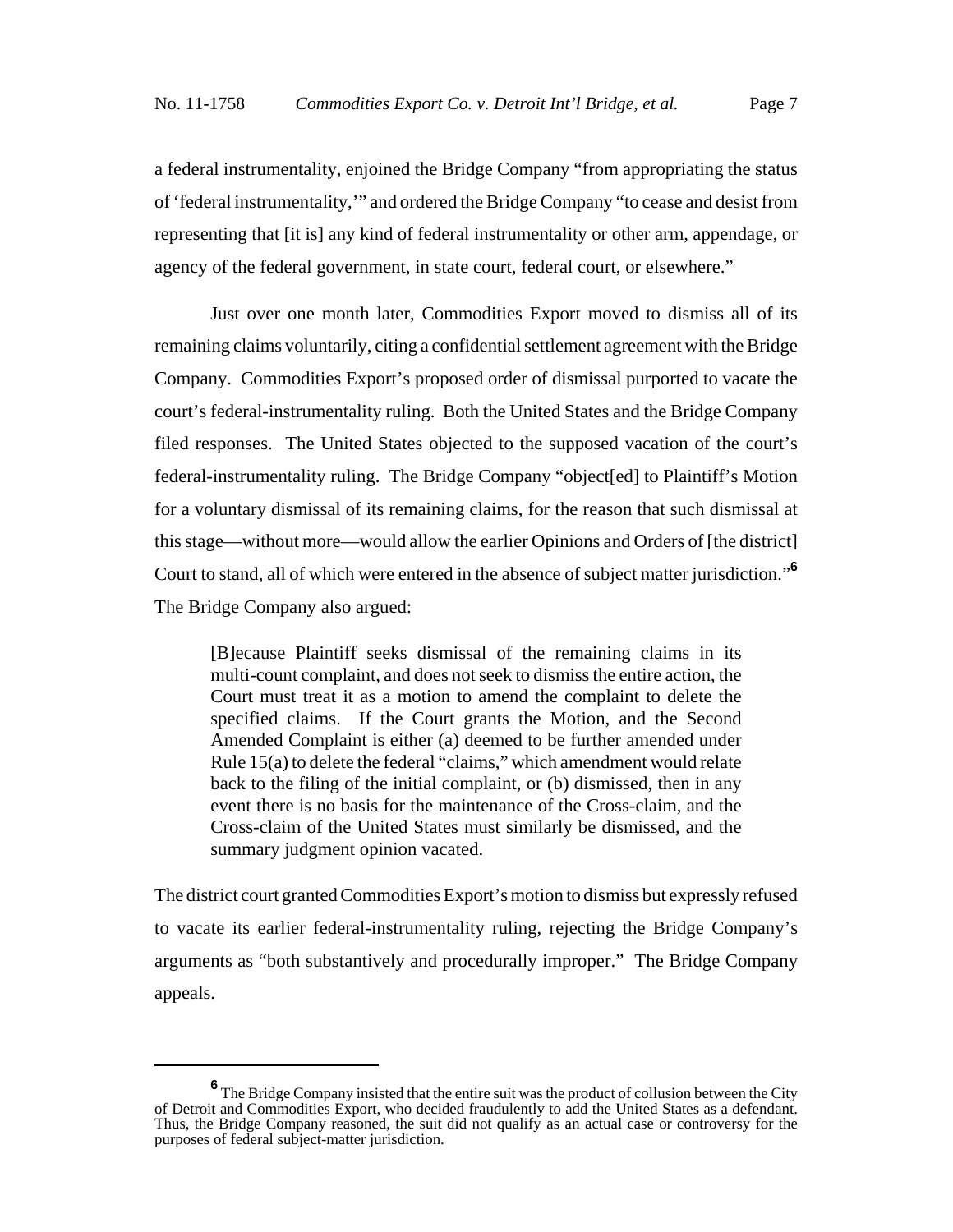#### II

At the outset, we set aside as irrelevant the Bridge Company's extensive allegations of collusion between Commodities Export and the City of Detroit. The supposedly collusive nature of Commodities Export's suit is relevant only if the alleged collusion would nullify the order that is the subject of this appeal: the district court's grant of summary judgment for the United States on the federal-instrumentality issue. It does not. It is axiomatic that "dismissal of the original suit or of a counterclaim therein for lack of subject-matter jurisdiction will require the court also to dismiss the crossclaim, *unless that claim is supported by an independent basis of federal jurisdiction*." 6 Charles Alan Wright & Arthur R. Miller, Federal Practice and Procedure § 1433 (3d ed. 2012) (emphasis added). Thus, if the United States's cross-claim has an independently valid jurisdictional basis, the Bridge Company's arguments about the City and Commodities Export's misconduct are wholly irrelevant.

To determine whether the district court had an independent jurisdictional basis for the cross-claim, we must address two issues: Article III's case-or-controversy requirement and statutory subject-matter jurisdiction. We consider each *de novo. N. Am. Natural Res., Inc. v. Strand*, 252 F.3d 808, 812 (6th Cir. 2001) (case or controversy); *Williams v. Duke Energy Int'l., Inc.*, 681 F.3d 788, 798 (6th Cir. 2012) (statutory subject-matter jurisdiction).

Under Article III, the federal courts may exercise jurisdiction only if the parties have presented a live case or controversy. U.S. Const. art. III, § 2. We have no power to offer an advisory opinion, based on hypothetical facts. *Fialka-Feldman v. Oakland Univ. Bd. of Trustees*, 639 F.3d 711, 715 (6th Cir. 2011). Where, as here, a party seeks declaratory relief, "[t]he difference between an abstract question and a 'controversy'... is necessarily one of degree." *Golden v. Zwickler*, 394 U.S. 103, 108 (1969) (internal quotation marks omitted). Thus, when we face the "difficult task of distinguishing between actual controversies and attempts to obtain advisory opinions on the basis of hypothetical controversies," *Coal. for Gov't Procurement v. Fed. Prison Indus., Inc.*, 365 F.3d 435, 458 (6th Cir. 2004) (internal quotation marks omitted), we ask "whether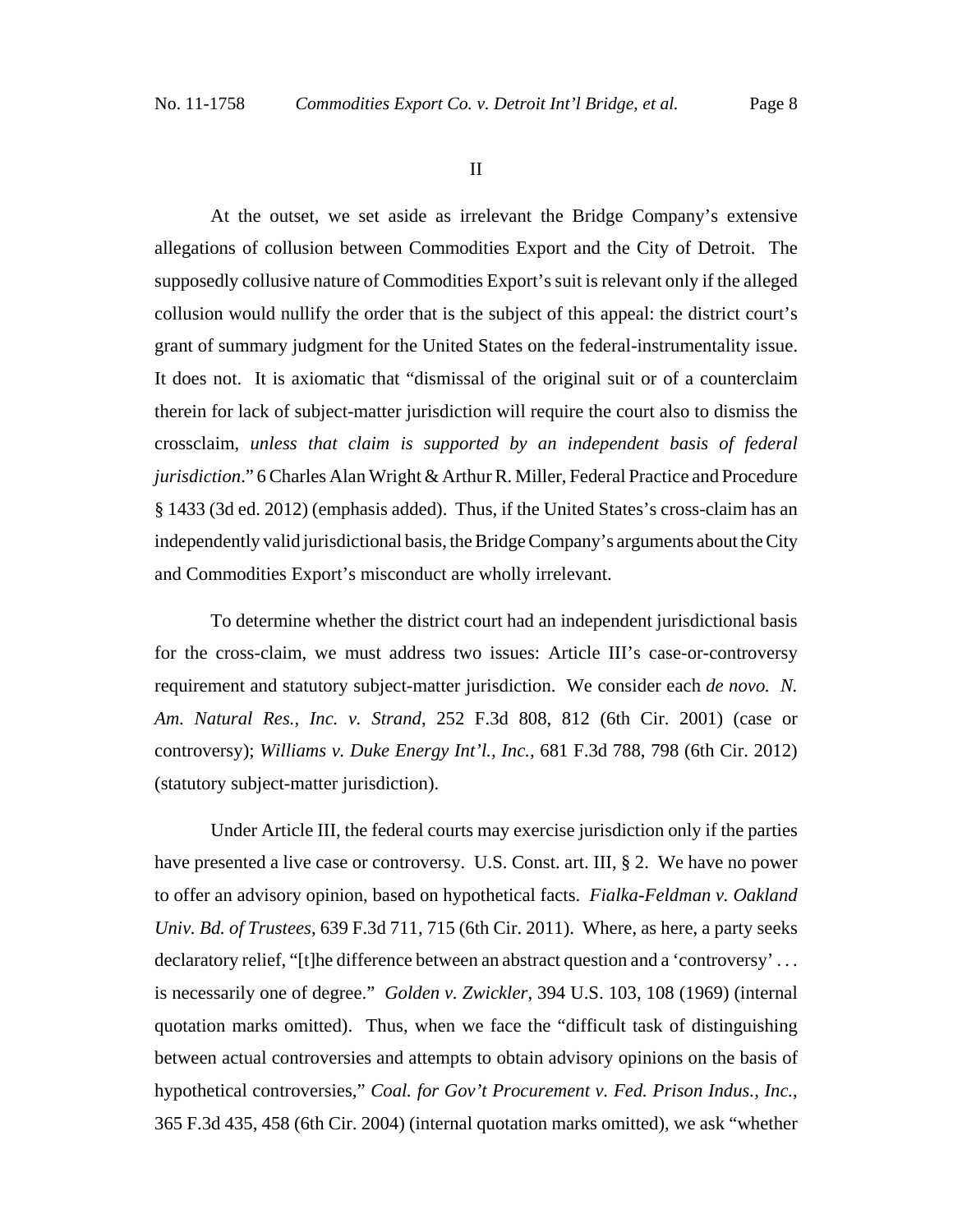the facts alleged, under all the circumstances, show that there is a substantial controversy, between parties having adverse legal interests, of sufficient immediacy and reality to warrant the issuance of a declaratory judgment." *Golden*, 394 U.S. at 108 (internal quotation marks omitted).

The United States easily clears this hurdle. Commodities Export haled the federal government into court, on the strength of a number of cases holding the United States liable for the wrongs of its instrumentalities. *See Slattery v. United States*, 635 F.3d 1298, 1307 (Fed. Cir. 2011) (en banc) (collecting cases upholding Tucker Act Jurisdiction, and thus the possibility of the United States being liable, for entities not supported by appropriated funds); *L'Enfant Plaza Props., Inc. v. United States*, 209 Ct. Cl. 727, 727–28 (1976); *Breitbeck v. United States*, 500 F.2d 556, 558–60 (Ct. Cl. 1974), *abrogated on other grounds by Slattery*, 635 F.3d at 1321; *see also Lebron v. Nat'l R.R. Passenger Corp.*, 513 U.S. 374, 400 (1995) (holding that Amtrak, which operated as a private company, was part of the government for First Amendment purposes). The federal government, therefore, faced the prospect of having to pay Commodities Export for the Bridge Company's alleged misdeeds, were the Bridge Company a federal instrumentality. And even if the court determined that the Bridge Company had done no wrong, the federal government still would have—indeed already has—incurred the litigation costs of entering an appearance and defending against the suit. Further, the record indicates that the Bridge Company claimed federal-instrumentality status elsewhere, potentially triggering federal-government liability and litigation costs in other proceedings. The Bridge Company's holding itself out as a federal instrumentality, limited or otherwise, therefore presented "a substantial controversy . . . [between the Bridge Company and the United States, which was] of sufficient immediacy and reality to warrant the issuance of a declaratory judgment." *Golden*, 394 U.S. at 108 (internal quotation marks omitted).

Of course, the existence of an Article III case or controversy is not itself enough to open the federal courthouse door. The plaintiff must also show that the court has subject-matter jurisdiction under a relevant statute. Here, the statutory-subject-matter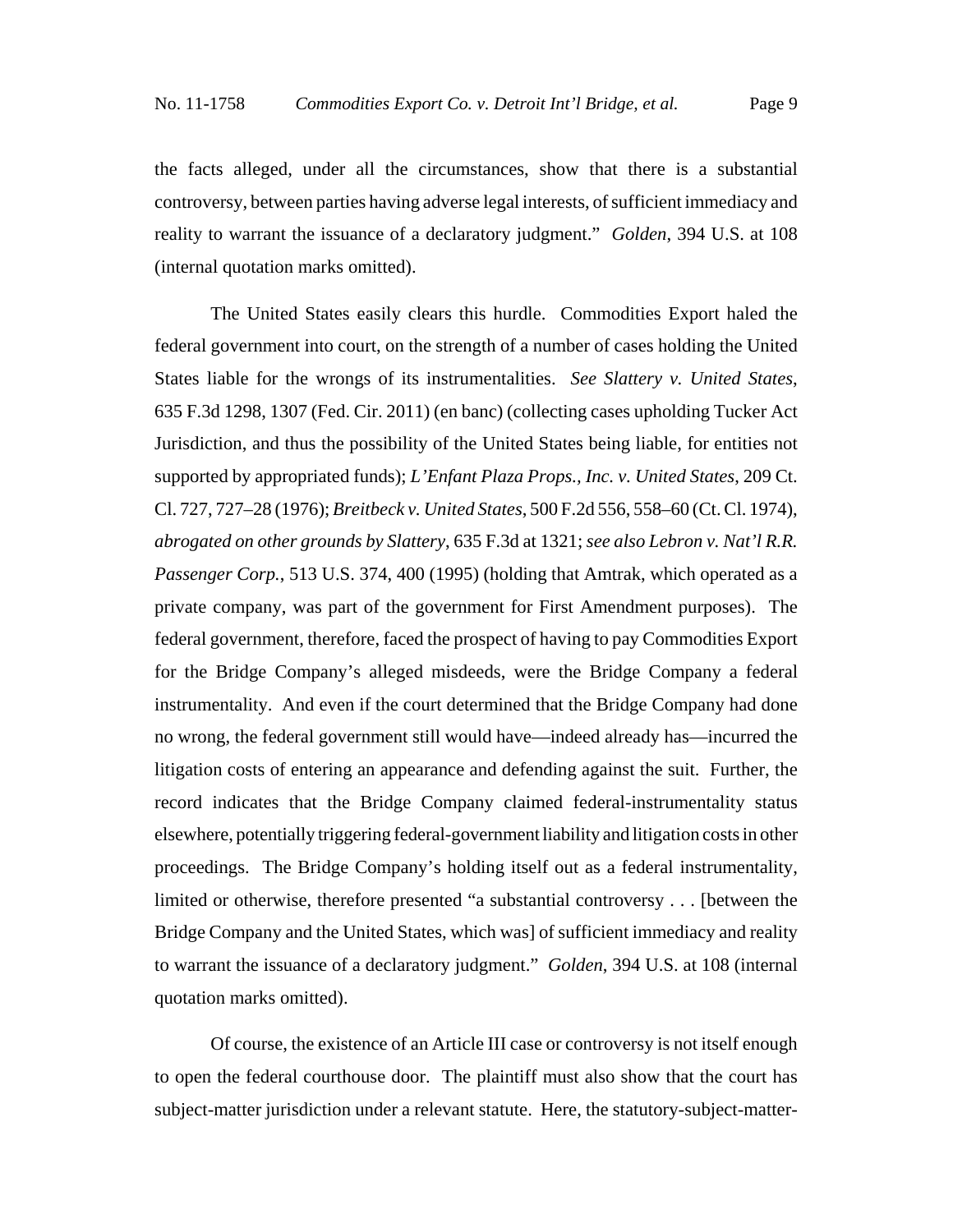jurisdiction inquiry is simple, because "the district courts shall have original jurisdiction of all civil actions, suits or proceedings commenced by the United States." 28 U.S.C. § 1345. The United States brought this suit against the Bridge Company as soon as the Bridge Company intervened. The district court had the power to entertain the claim under § 1345.

The district court, therefore, had jurisdiction over the United States's cross-claim. Accordingly, even if Appellants were correct that the original suit was a product of collusion between the City and Commodities Export, in which the federal government somehow cooperated, the United States's suit against the Bridge Company could proceed.

### III

After jurisdiction, but before the merits, we must decide what impact, if any, the Michigan Supreme Court's federal-instrumentality decision has on subsequent federalcourt litigation by the United States, a party not involved in the state-court action. The possible resolutions are: (1) the Michigan Supreme Court decision binds the federal courts because it is really a decision on state law; (2) because the state trial court retained jurisdiction to enforce its injunction, the Anti-Injunction Act bars the district court from enjoining the Bridge Company's assertion of its federal-instrumentality status; (3) the federal courts should extend the abstention doctrine announced in *Railroad Commission v. Pullman Co.*, 312 U.S. 496 (1941), treat the state-court injunction like a state statute, and allow the state to enforce its decision; and (4) none of the above—a state supreme court's interpretation of federal law receives no special deference from the federal courts, as long as no preclusion doctrine bars us from considering the issue with fresh eyes.

The first of these options, which the Bridge Company pressed vigorously at oral argument, is simply wrong. Without doubt, we defer to a state-court interpretation of state law. *Republic Bank & Trust Co. v. Bear Stearns & Co., Inc.*, 683 F.3d 239, 247 (6th Cir. 2012) (acknowledging that on a "matter of substantive state law  $\dots$  we must defer to the state courts"). But that principle does not control here. The Michigan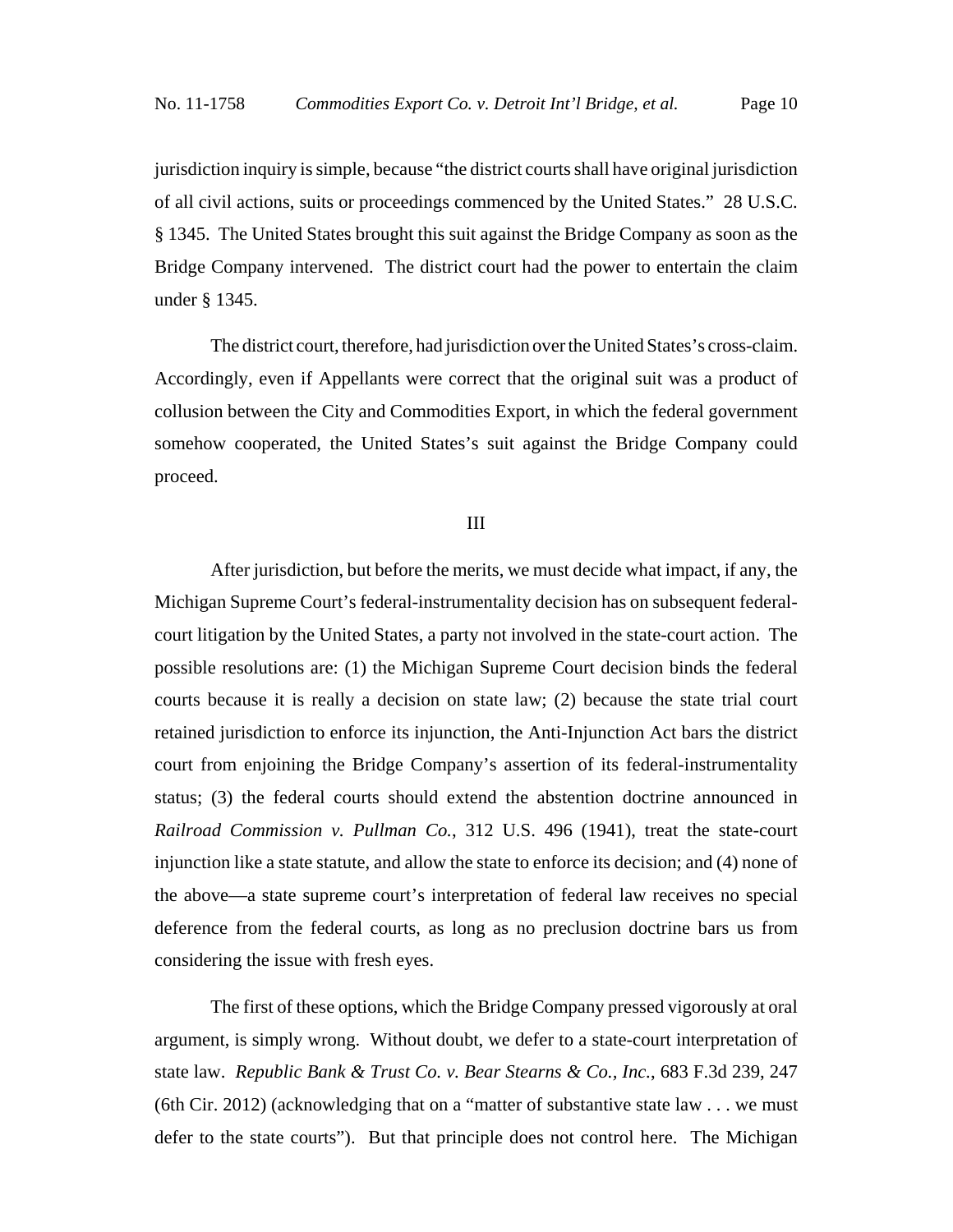Supreme Court's decision in *City of Detroit* dealt with an issue "of federal genesis," *United States v. Miami Univ.*, 294 F.3d 797, 811 (6th Cir. 2002): whether the Bridge Company qualified as an instrumentality of the *federal* government. An affirmative answer—under *federal* law—means liability for the *federal* government. Furthermore, the Michigan Supreme Court's analysis of the federal-instrumentality issue rested almost entirely on *federal* precedent and principles of *federal* preclusion. *See City of Detroit*, 748 N.W.2d at 224–33.

It is true that the effect of the Michigan Supreme Court's holding was to prevent a city from enforcing its own zoning ordinance. But the only reason for that outcome was the Michigan Supreme Court's belief that "under both the test in *United States v. Michigan*[, 851 F.2d 803, 806 (6th Cir. 1988)] and the conduct-based test in *Name.Space* [*v. Network Solutions, Inc.*, 202 F.3d 573, 581–82 (2d Cir. 2000)], the trial court correctly concluded that the DIBC is an instrumentality of the federal government." *City of Detroit*, 748 N.W.2d at 230 (citing two *federal* cases enunciating *federal* law). Substantive principles of Michigan law, in other words, played no significant role in the court's analysis.

It is also true that no federal statute confirms or denies that the Bridge Company is a federal instrumentality. But this does not mean that the Michigan Supreme Court's decision is a matter of state law. Where "it is plain that the problems involved are uniquely federal in nature," *Banco Nacional de Cuba v. Sabbatino*, 376 U.S. 398, 424 (1964), we have "authority . . . to formulate what has come to be known as 'federal common law.'" *Texas Indus., Inc. v. Radcliff Materials, Inc.*, 451 U.S. 630, 640 (1981). Our power to do so, of course, is narrowly circumscribed. *See id.* at 641. But "such ... areas as those concerned with the rights and obligations of the United States" are prime arenas for the exercise of federal-common-law authority. *Ibid.* (citing *United States v. Little Lake Misere Land Co.*, 412 U.S. 580 (1973); *Clearfield Trust Co. v. United States*, 318 U.S. 363 (1943)). The Bridge Company's federal-instrumentality status is just such a question. Whether the Bridge Company is so intimately involved with the federal government that it qualifies as a federal instrumentality, and thus makes the United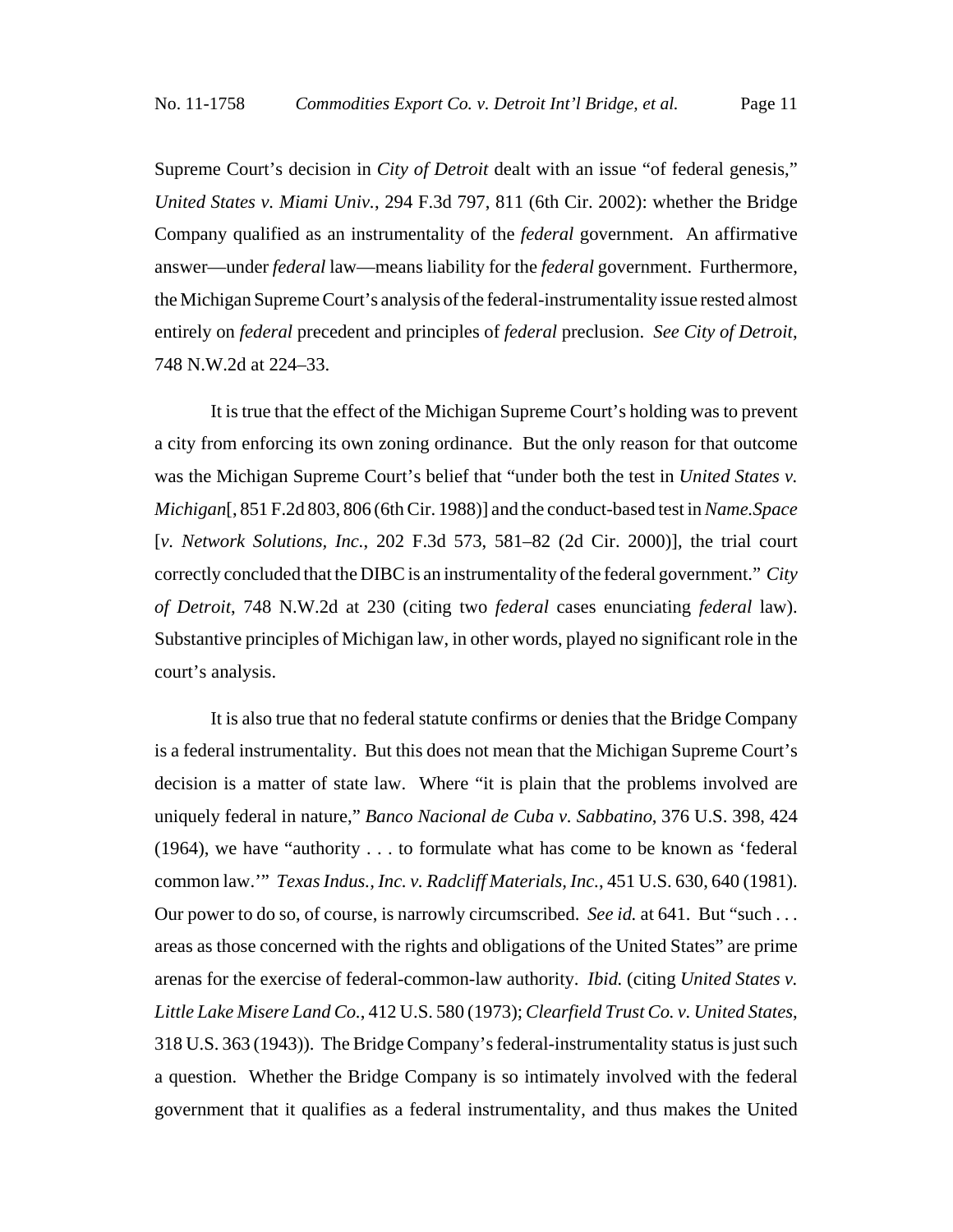States answerable for its actions, is a "uniquely federal" question. *Banco Nacional de Cuba*, 376 U.S. at 424. Federal-instrumentality status of any kind, limited or not, is a federal-common-law issue, not a question of state law.

The second option, barring the United States's suit under the Anti-Injunction Act, fares no better. Under the Anti-Injunction Act, "[a] court of the United States may not grant an injunction to stay proceedings in a State court except as expressly authorized by Act of Congress, or where necessary in aid of its jurisdiction, or to protect or effectuate its judgments." 28 U.S.C. § 2283. The Act, however, does not bar litigation by parties that were "strangers to the state court proceedings" *Gottfried v. Med. Planning Servs., Inc.*, 142 F.3d 326, 329 (6th Cir. 1998) (quoting *Cnty. of Imperial, Cal. v. Munoz*, 449 U.S. 54, 59–60 (1980)) (internal quotation marks omitted); *see also Hale v. Bimco Trading Inc.,* 306 U.S. 375, 377–78 (1939). Because the United States was not a party to the state-court litigation, the Anti-Injunction Act does not apply.

Nor does *Gottfried*, 142 F.3d at 330–33 (extending *Pullman* abstention, the third option), counsel a different conclusion. There, a panel of our court held that "equity, comity, and our federalist judicial system require the federal court to give the state judge the first chance to bring [an earlier] injunction into compliance with constitutional law." *Id.* at 330. *Gottfried*, though, was a federal constitutional attack on a state injunction, which enforced state law. Here, in contrast, we deal only with a federal claim that could, hypothetically, have an impact on a state-court injunction in some future, not-yet-filed litigation and which turns on an issue of federal common law. The difference is stark. Setting equity aside,<sup>7</sup> comity and our federal system favor a federal merits decision. Comity generally refers to the respect that we accord a state court. But comity is a twoway street. Just as we could not bind the Michigan Supreme Court on a point of Michigan law, so too may we consider afresh a federal issue that the Michigan Supreme Court has decided, so long as some other preclusion or abstention doctrine does not bar

**<sup>7</sup>** Both sides in this case could make colorable "equity" arguments. The record appears to indicate that there was an unusually high degree of cooperation between Commodities Export and the City, though not the United States. On the other hand, the Bridge Company appears to be in the habit of unilaterally condemning land that it does not own. Equity in this case is an issue that we do not address.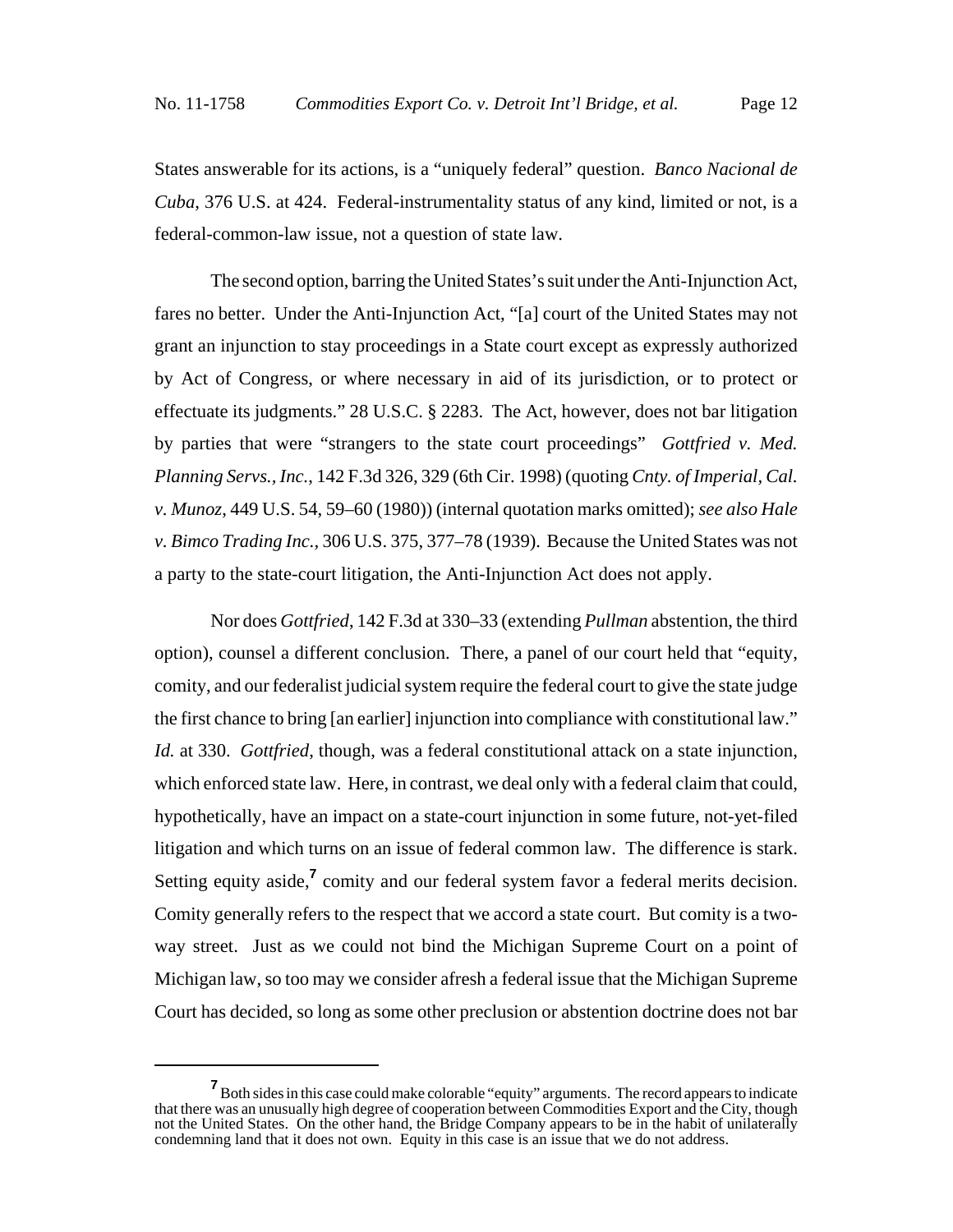our review. This result promotes the smooth operation of "our federalist judicial system," because it gives the state and federal courts each the final say over the law that they are best suited, respectively, to apply. *Ibid.*

That leaves the fourth and final option, which is also the correct option: none of the above. We have explained that "a state court's opinion on an issue of federal law . . . is entitled to no deference whatsoever." *First Am. Title Co. v. Devaugh*, 480 F.3d 438, 455 (6th Cir. 2007). And of course, "[n]otions of federalism do not require this court to follow a state court's holdings with respect to federal questions." *Kuhnle Brothers, Inc. v. Cnty. of Geauga*, 103 F.3d 516, 520 (6th Cir. 1997). Thus, absent applicable abstention or preclusion doctrines, of which there are none in this case,<sup>8</sup> the Michigan Supreme Court's decision is at most non-binding, persuasive authority, which we are free to follow or to reject, depending on our interpretation of our federal law.

#### IV

Our only remaining task is to determine whether the district court's grant of summary judgment to the United States on the federal-instrumentality issue was proper. We review the grant of summary judgment *de novo*, taking all facts and drawing all reasonable inferences in the non-moving party's favor. *ACLU of Ky. v. Mercer Cnty., Ky.*, 432 F.3d 624, 628 (6th Cir. 2005). Summary judgment is appropriate where "the movant shows that there is no genuine dispute as to any material fact and the movant is entitled to judgment as a matter of law." Fed. R. Civ. P. 56(a).

The usual federal-instrumentality case assesses whether a company either chartered by, or intimately involved with, the federal government is exempt from state taxation. The progenitor of today's federal-instrumentality doctrine is *McCulloch v. Maryland*, 17 U.S. (4 Wheat.) 316, 425–37 (1819), which held that the Second Bank of the United States was exempt from a Maryland tax. Over time, the Supreme Court has

**<sup>8</sup>**<br>The Bridge Company concedes in its opening brief that "this case . . . does not neatly fit within any of the recognized abstention doctrines." Appellant's Br. at 42. This means, of course, that its abstention arguments—other than its Anti-Injunction Act and *Gottfried* arguments—are waived. *Miller v. Admin. Office of the Courts*, 448 F.3d 887, 893 (6th Cir. 2006) (explaining that issues not raised in appellant's brief are waived on appeal).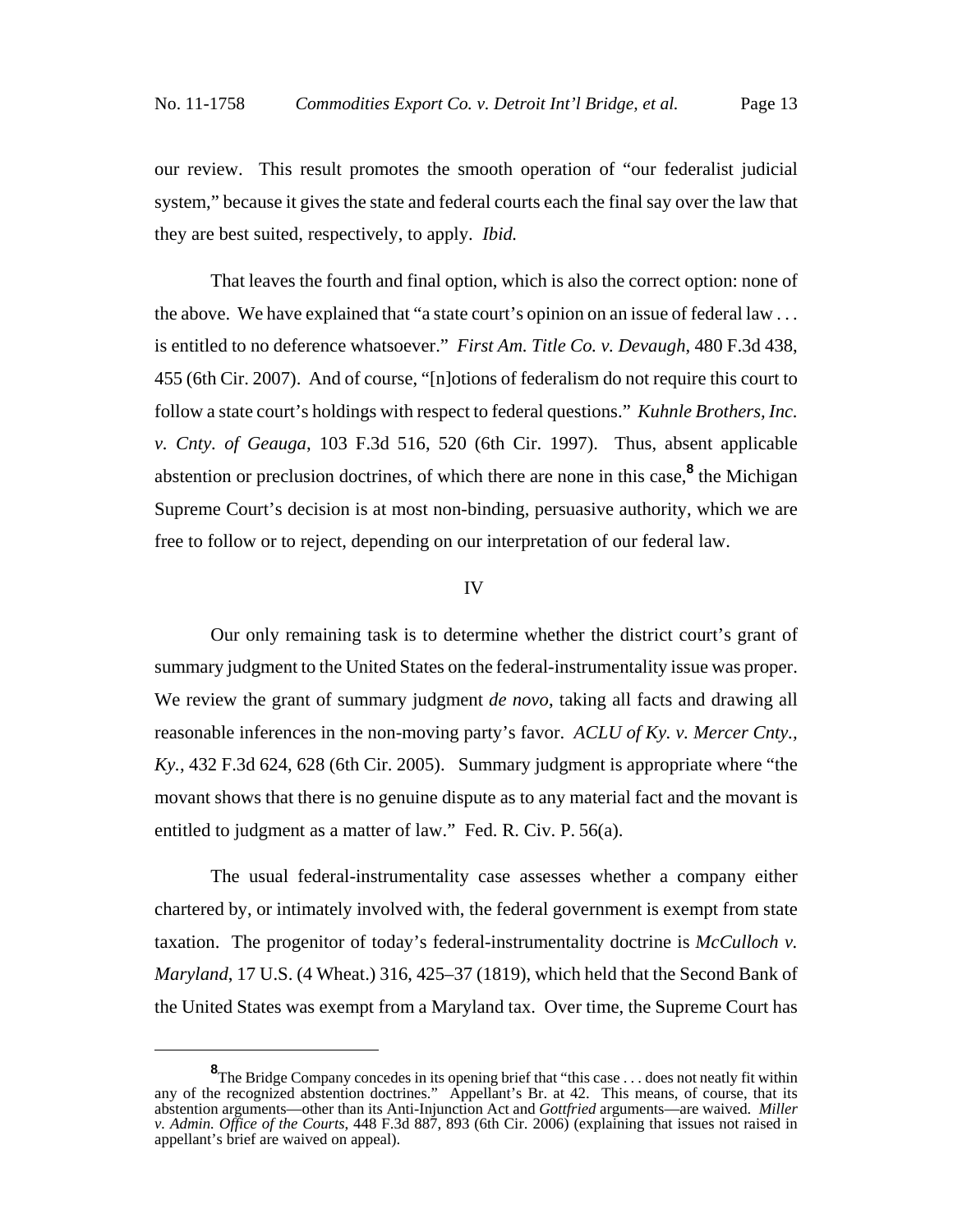treated various entities as instrumentalities of the federal government: federal land banks, *see, e.g.*, *Fed. Land Bank of St. Paul v. Bismarck Lumber Co.*, 314 U.S. 95 (1941); *Fed. Land Bank of Witchita v. Bd. of Cnty. Comm'rs*, 368 U.S. 146 (1961); a corporation chartered solely to provide lumber for World War I fighter planes, *Clallam Cnty., Wash. v. United States*, 263 U.S. 341 (1923); the Red Cross, *Dep't of Emp't v. United States*, 385 U.S. 355 (1966); and Amtrak, *Lebron v. Nat'l R.R. Passenger Corp.*, 513 U.S. 374 (1995).

Although the federal-instrumentality doctrine has existed, in one form or another, for nearly two hundred years, "there is no simple test for ascertaining whether an institution is so closely related to governmental activity as to become a tax-immune instrumentality." *Dep't of Emp't*, 358 U.S. at 358–59. "[T]he Supreme Court has looked to several factors, including: whether the entity was created by the government; whether it was established to pursue governmental objectives; whether government officials handle and control its operations; and whether the officers of the entity are appointed by the government." *Augustine v. Dep't of Veterans Affairs*, 429 F.3d 1334, 1339 n.3 (Fed. Cir. 2005) (citing *Lebron*, 513 U.S. at 397–98). We summarized these factors in *Michigan*, 851 F.2d at 806, as "the purpose for which [the alleged instrumentality was] created, . . . whether [it] continue[s] to perform that function, and ... the federal government's control over and involvement with the<sup>[]</sup> organization<sup>[]</sup>."

But however one approaches the analysis, the Bridge Company bears none of the hallmarks of a federal instrumentality. It is a private, for-profit corporation, created by private individuals, not by the United States. *Cf. Lebron*, 513 U.S. at 383 ("*Congress* established Amtrak in order to avert the threatened extinction of passenger trains in the United States." (emphasis added)). Although it received a charter from Congress, entitling it to build and operate the Ambassador Bridge, the Bridge Company's Articles of Incorporation recite that it "is organized to engage in any activity within the purposes for which corporations may be organized under the Business Corporation Act of Michigan." *Cf. Clallam Cnty.*, 263 U.S. at 343 (noting that corporation was formed under Congressional authorization to Director of Aircraft Production "to form one or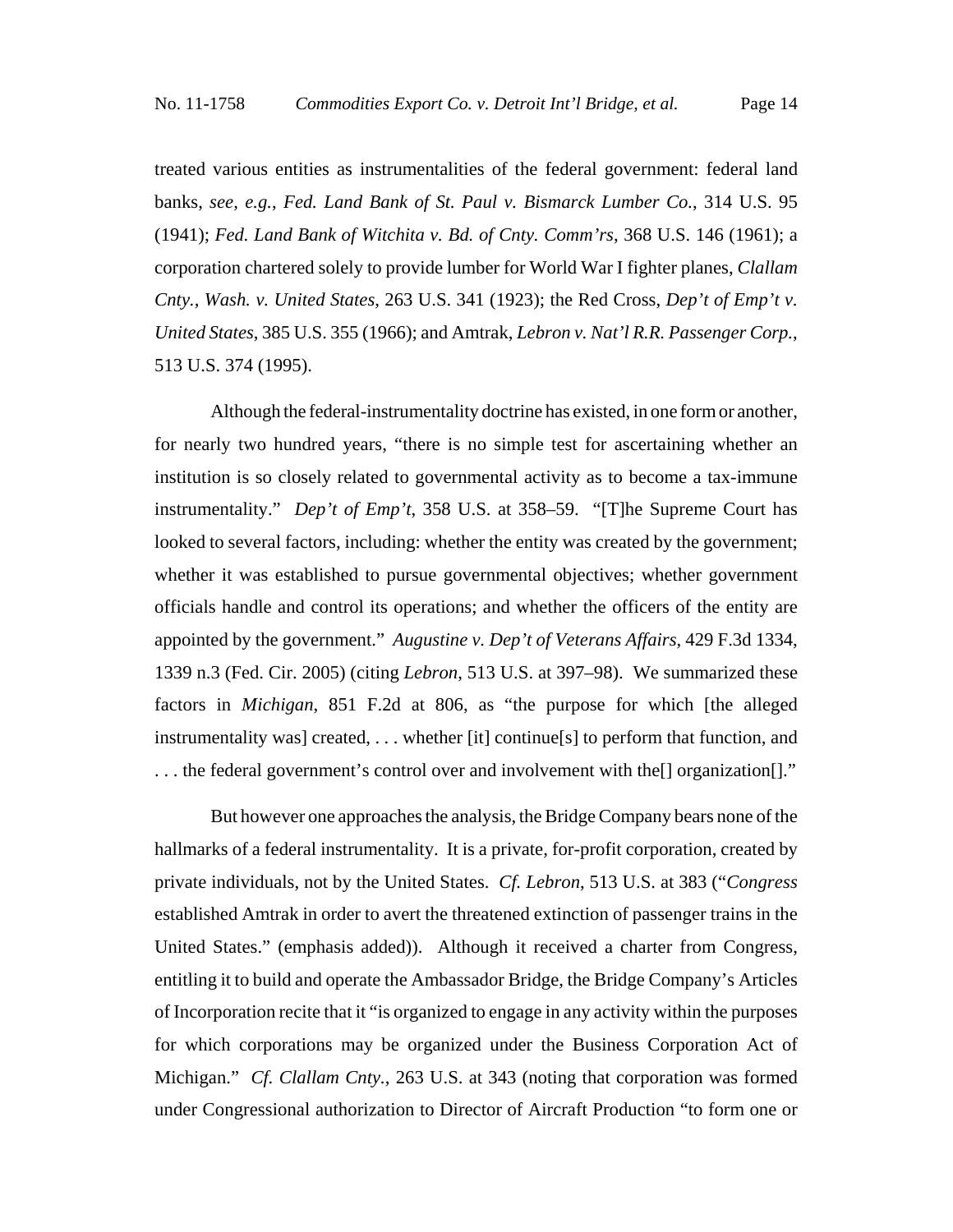more corporations under the laws of any state for the purchase, production, manufacture and sale of aircraft, or equipment or materials therefor . . . whenever in his judgment it would facilitate the production of aircraft . . . for the United States and Governments allied with it 'in the prosecution of the present war.'"). The government, moreover, does not control the Bridge Company's day-to-day operations. *Cf. id.* at 344 (noting that lumber-production company was "used by [the United States] solely"). Nor does it have the power to appoint Bridge Company directors. *Cf. Lebron*, 513 U.S. at 385 (noting that President of United States directly appoints six of nine directors); *Dep't of Emp't*, 385 U.S. at 359 (describing President's power to appoint head of organization and additional governors). Nor does it even have a significant financial stake in the Bridge Company's success. *Cf. Clallam Cnty.*, 263 U.S. at 343 (noting that United States subscribed to almost all of corporation's stock and purchased all of the bonds that the corporation issued). Further, the Bridge Company works *near*, not on behalf of, the federal agencies that perform federal functions at the border. Bridge Company employees do collect tolls inside the federal government's inspection compound, but they must account for their presence at all times and check out with customs officials before leaving. The Bridge Company, moreover, is a frequent adversary of the United States in litigation, and the Supreme Court has twice held that the Bridge Company is *not* immune from state taxation, which, of course, it would be if it were a federal instrumentality. *See Detroit Int'l Bridge Co. v. Corp. Tax Appeal Bd.*, 294 U.S. 83, 85–86 (1935) (holding that state government could tax Bridge Company); *Detroit Int'l Bridge Co. v. Corp. Tax Appeal Bd.*, 287 U.S. 295, 297–98 (1932) (same).

It is true that the Bridge Company received authorization from Congress to build and operate the Ambassador Bridge, and thus plays a role in facilitating international commerce. But that, without more, does not make the Bridge Company a federal instrumentality, for it would be "extravagant to say that an independent private corporation for gain, created by a state, is exempt from state taxation [as a federal instrumentality] . . . because it is employed by the United States, even if the work for which it is employed is important and takes much of its time." *Baltimore Shipbuilding & Dry Dock Co. of Baltimore City v. Mayor and City Council of Baltimore*, 195 U.S.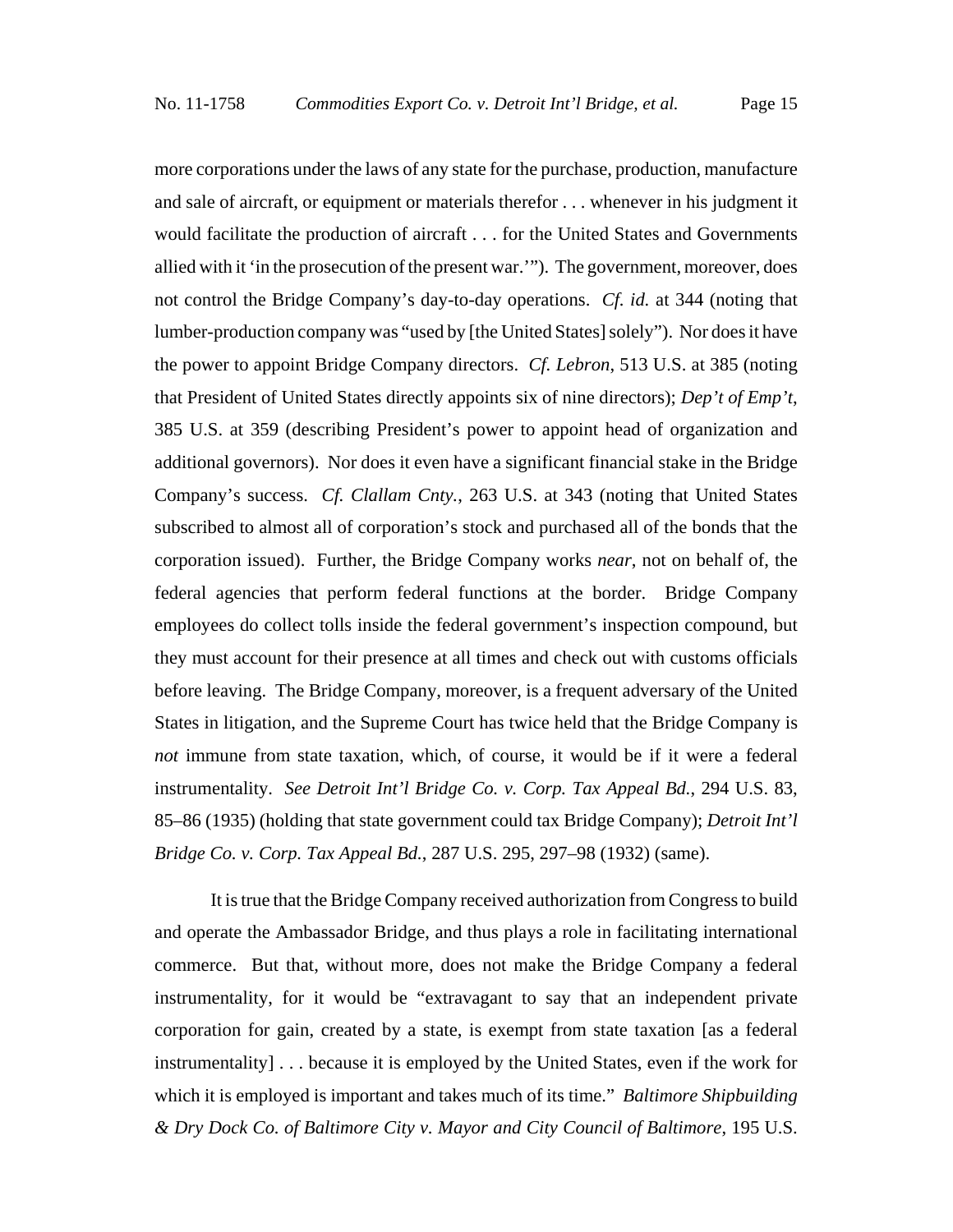375, 382 (1904) (Holmes, J.); *see also Fidelity & Deposit Co. of Md. v. Penn.*, 240 U.S. 319, 323 (1916) ("[M]ere contracts between private corporations and the United States do not necessarily render the former essential government agencies, and confer freedom from state control."). Indeed, the federal agencies charged with border protection perform the truly federal functions in the inspection compound, which the Bridge Company does not control. Nor does the Bridge Company's ability to issue *private* bonds, its cooperation with the Michigan Department of Transportation, or its participation in a federally-sponsored effort to reduce border-crossing times suggest that it is an instrumentality of the federal government. The Bridge Company, instead, is a for-profit corporation that makes its money by facilitating international commerce, an activity that has some relationship to the United States's legitimate governmental powers. It is not "so closely related to governmental activity as to become . . . [an] instrumentality." *Dep't of Emp't*, 358 U.S. at 385–59. The district court correctly granted summary judgment for the United States.

#### V

The Bridge Company's last argument is that the district court should not have allowed Commodities Export to dismiss its claims voluntarily, unless the district court also vacated its earlier summary-judgment decision for the United States. Federal Rule of Civil Procedure  $41(a)(2)$  allows a district court to "dismiss $[] \dots [an action]$ , on terms that the court considers proper." "The district court's decision regarding the Rule 41(a)(2) motion is reviewed for abuse of discretion." *Eagles, Ltd. v. Am. Eagle Found.*, 356 F.3d 724, 730 (6th Cir. 2004).

The district court first noted that federal courts "commonly grant Rule 41 motions and dismiss individual claims after, in previous orders, other claims have been dismissed, settled, or otherwise resolved." (citing *Montgomery v. Honda of Am. Mfg., Inc.*, 47 F. App'x 342, 345 (6th Cir. 2002)). Further, the resolution of the crossclaim—which had an independent jurisdictional basis—was not dependent on the resolution of Commodities Export's claim. The same principle that renders irrelevant the validity of Commodities Export's complaint also vitiates the Bridge Company's Rule